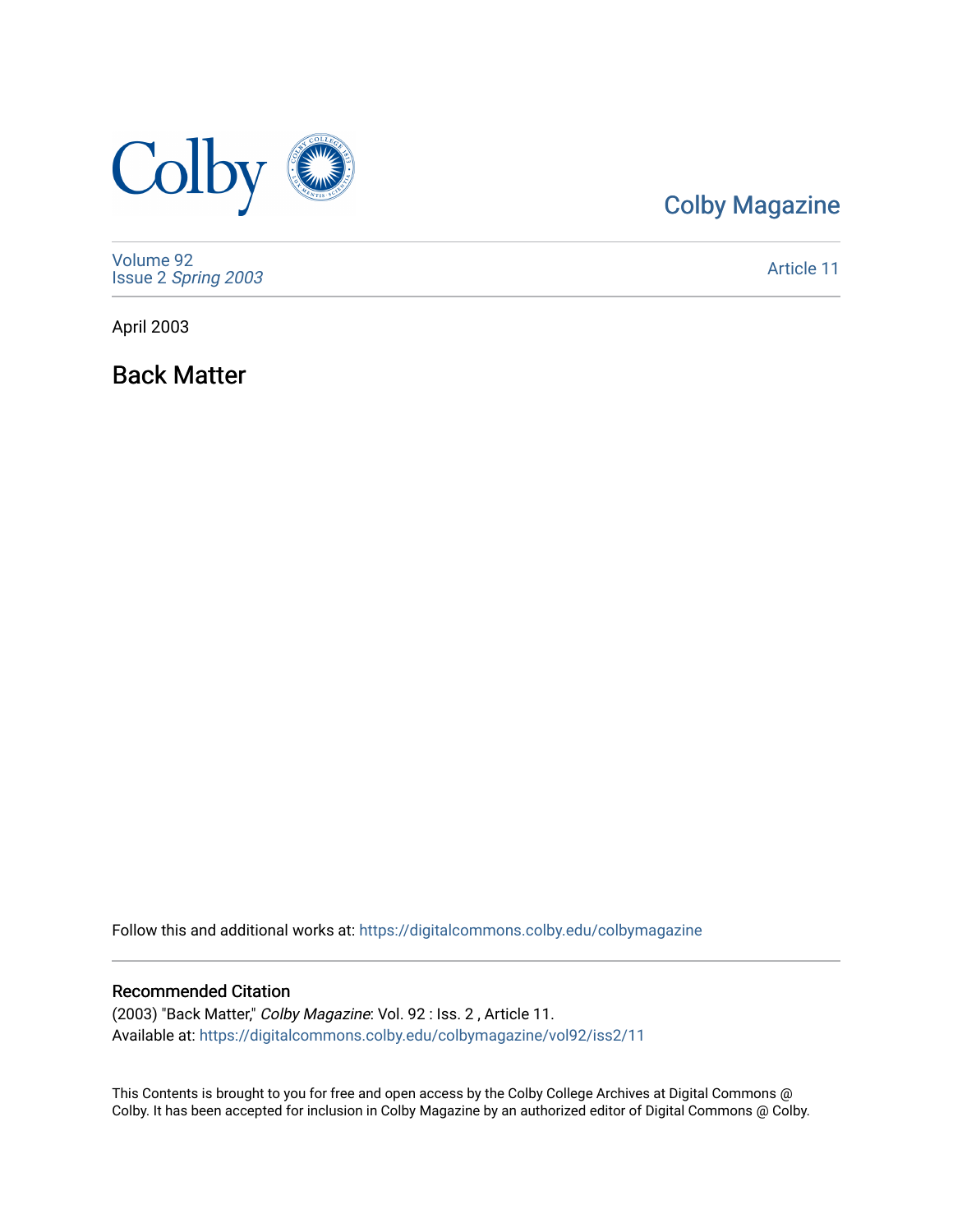# Waterville, Maine Colby College Museum of Art



 *Foreign and Familiar: An Exhibition of Photographs* Dee Peppe

Through June 8



# *2003 Schedule*

Whistler Etchings and Lithotints: 1858-1896 Ongoing Student Art Exhibit April 11-20 Senior Art Exhibit May 8-25 Cherished Possessions: A New England Legacy July 18 through October 27

## *Join the Museum mailing list*

Send your mailing address, e-mail and Colby class year to: Colby College Museum of Art, 5600 Mayflower Hill, Waterville, Maine 04901

Admission is free. Museum hours: Monday through Saturday: 10 a.m.-4:30 p.m., Sunday: 2 p.m.-4:30 p.m.

> For more information visit us online at www.colby.edu/museum or call 207.872.3228